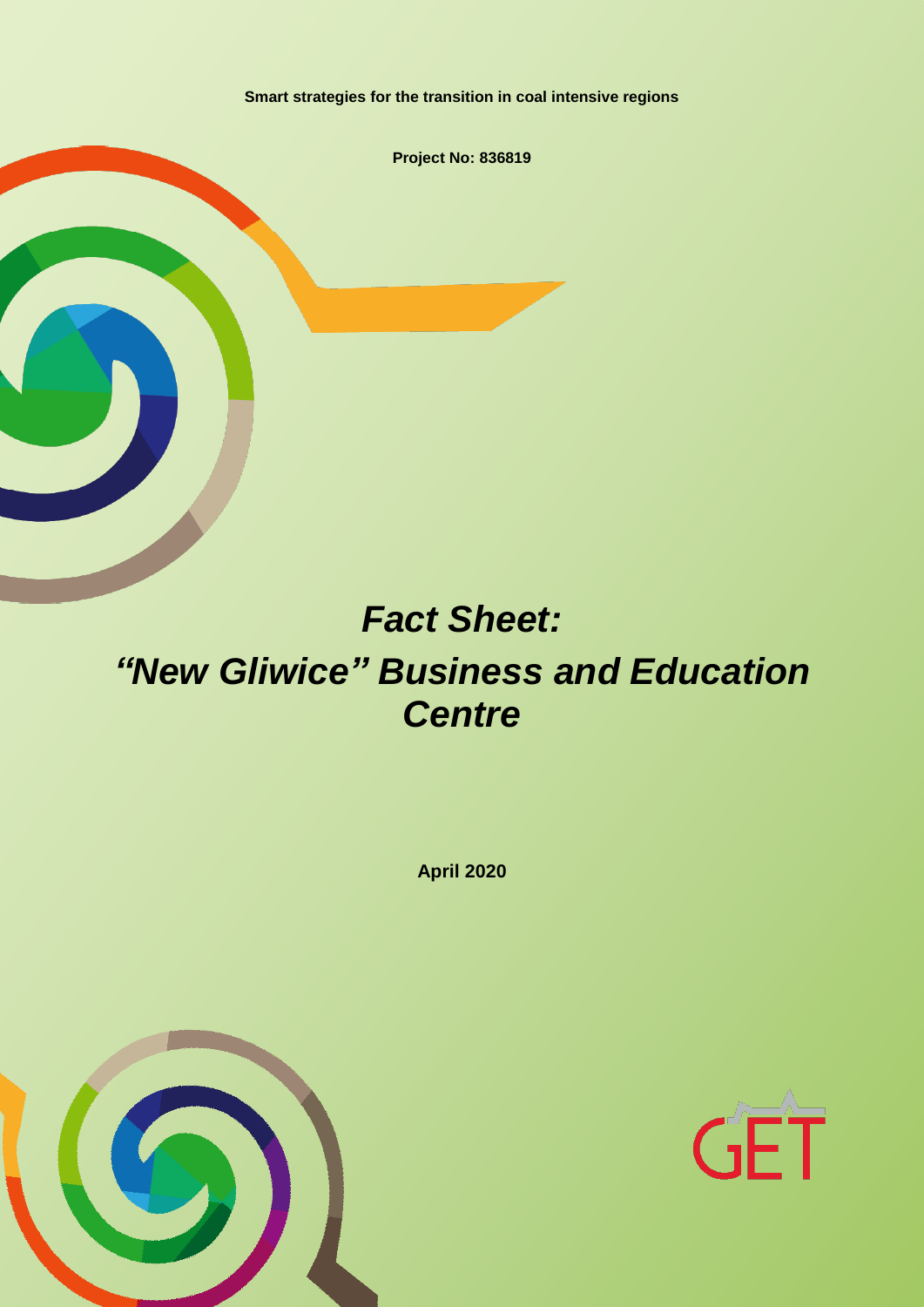

#### **Description**

"New Gliwice" Business and Education Center GAPR Ltd. is a revitalized complex of buildings of the former Gliwice Coal Mine, located a short distance from the city center, near the Gliwice – Sośnica junction connecting the A1 and A4 motorways, Drogowa Trasa Średnicowa (the Intercity Road) and exit from the A4 motorway to Rybnicka Street.

It is a unique place in which restored buildings of the former mine are adjacent to modern headquarters of IT companies and advanced technology enterprises from industries such as electrical engineering, power engineering, telecommunications, aviation.

New Gliwice Business and Education Center is a unique place that owes its "life" to the "Gliwice" Coal Mine. Two beautifully renovated brick buildings growing out of the ground at Bojkowska Street, which attract the eye from a distance, are the remains of the Gliwice mine from the first decade of the 20<sup>th</sup> century. It is hard to believe that today's vibrant New Gliwice is a place where coal was once mined, miners prepared for work, and foremen handed out tasks.

In the twentieth century, an important point on the economic map of Gliwice was a coal mine, which extracted coal in the southern part of the city called Trynek. Until 1945, the plant was called "Gliwitzer Grube", and after that date KWK "Gliwice". Construction of this mining plant started in 1901 by combining 16 adjacent mining fields, which belonged to William Suermondt and a group of entrepreneurs from the Rhineland. However, it was not until nine years later that they started to drill shafts. This was preceded by exposition of offices, workshops, warehouses and employee rooms.

The first mining level, at a depth of 185 m, was established in 1911, and that is when the mining started, which was small at first. However, as early as 1930, annual production exceeded 500,000 tons of coal, and during the Second World War it reached almost 900,000 tons.

Along with the drilling of shafts, construction of the most characteristic mine building began. According to the design of architects – Emil and Georg Zillmann, who became famous as creators of the Katowice-based Giszowiec and Nikiszowiec, they started to build a huge waiting room with a bath, engine room and boiler room. All three buildings stood in one line on the north-south axis. After the Second World War, the Gliwice mine was still working for more than half a century – it was closed in 2000.

The real ornament of New Gliwice are renovated hundred-year-old waiting room and engine room buildings. Both historic buildings, although located deep into the plot, dominate the surroundings. Location of main entrance to the campus on the axis between buildings further emphasizes their rank.

The third building, boiler room, did not last until today. In the 1950s it was damaged by an explosion, after which it was demolished. In addition to waiting room – headquarters of the Gliwice Academy of Entrepreneurship, and engine room – adapted for offices and business incubator – the director's villa was renovated, and a new building which was connected with waiting room with a steel and glass link was constructed on the foundations of the former management of the mine.

Wagon with the last ton of coal that honorably stands between the Waiting Room and the Engine Room is not the only remnant of the Mine. The New Gliwice project maintains the unchanged external appearance of historical objects of the former Gliwice mine. Elevations were cleaned and the roofing was replaced. New aluminum and wooden joinery strictly reproduces original divisions of glazing. The aim was to preserve original floors, balustrades and clinker wall cladding.

EUR 24 million was spent on the implementation of the project, including EUR 9.5 million from European funds. Finally, works have been completed in 2008. 25 hectares of land have been revitalized. Area and facilities of the New Gliwice are managed by the Upper Silesian Agency for Entrepreneurship and Development Ltd.

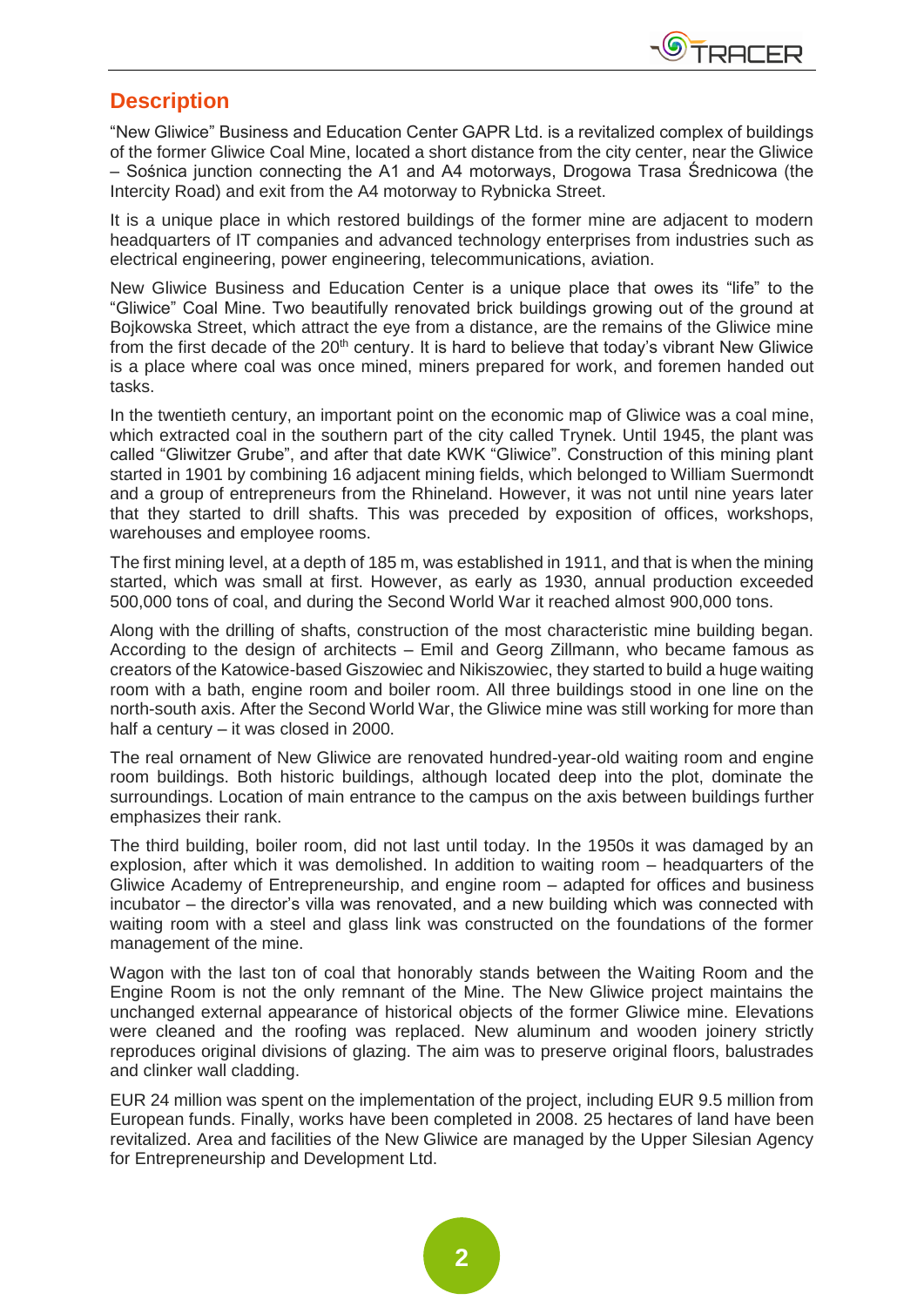



Fig. 1. "New Gliwice" Bussiness and Education Center: (a) before and (b) after revitalization (source of photos: (a) [http://rewitalizacja.silesia.org.pl/;](http://rewitalizacja.silesia.org.pl/) (b) www.gapr.pl)

## **Achievements**

The "New Gliwice" provide customers with:

- **Office space** offices with an area from 30 to 100 m<sup>2</sup> equipped with a teleinformation network, a dedicated power supply network and Internet access connection, speed of which is adapted to individual needs of customers. In addition, the complex has its own closed parking facilities for 600 vehicles, it is covered by a 24-hour security and is equipped with burglary and fire alarm systems. Buildings have separate access zones.
- **[Investment areas](https://gapr.pl/oferta/tereny-inwestycyjne/nowe-gliwice-centrum-edukacji-i-biznesu/)**
- **[Training rooms](https://gapr.pl/oferta/wynajem/sale-szkoleniowe-i-aule/gliwice/)** 10 spacious and comfortable training rooms that can accommodate from 16 to 70 people.
- **[Auditoriums](https://gapr.pl/oferta/wynajem/sale-szkoleniowe-i-aule/gliwice/)** 5 auditoriums that can accommodate from 78 to 301 people.
- **[Exhibition area](https://gapr.pl/oferta/wynajem/sale-szkoleniowe-i-aule/gliwice/sala-16/)** 235 m<sup>2</sup> of area, which can be arranged in any way depending on the exhibitor's needs.

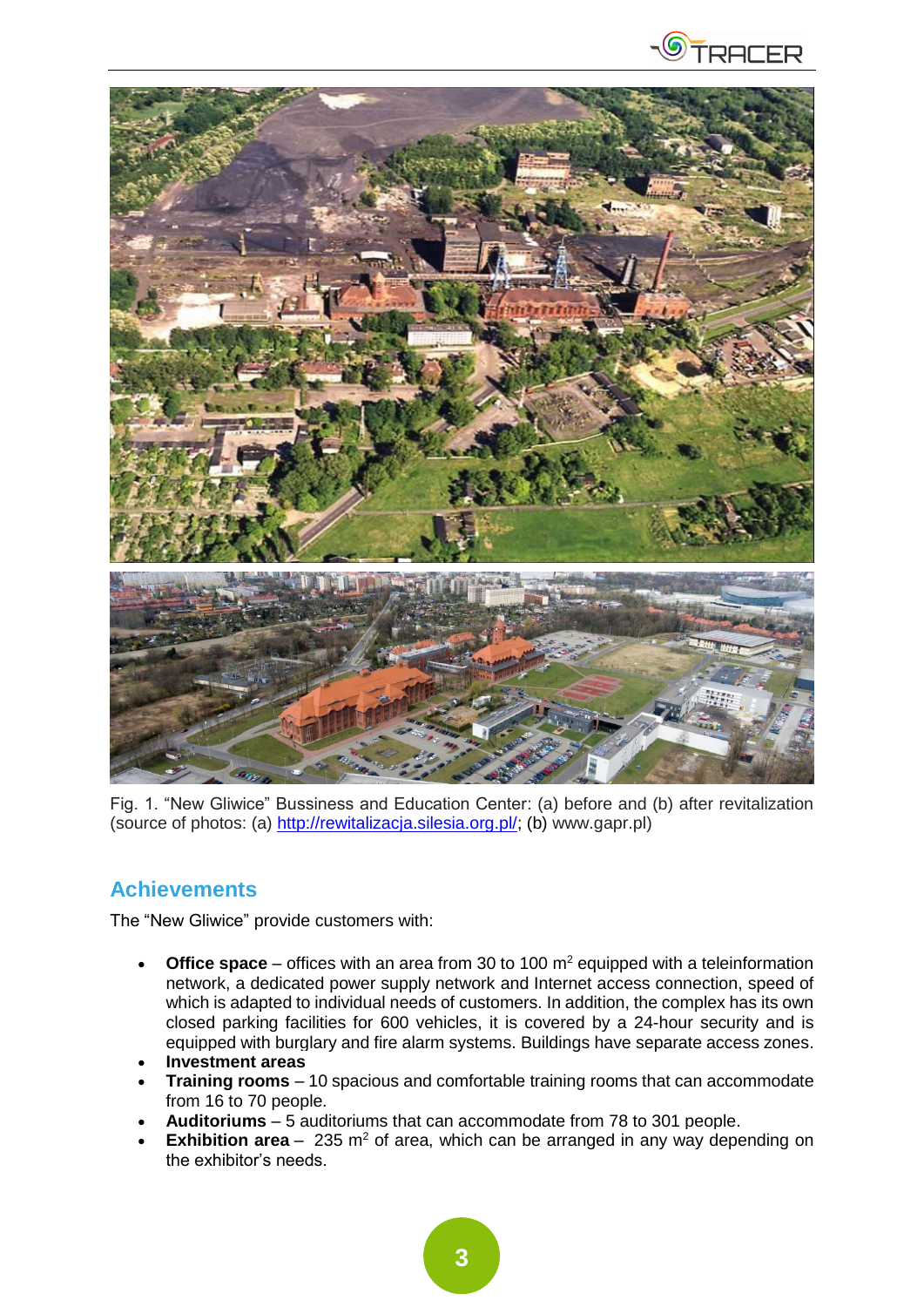

There are 45 modern, technologically advanced companies in the electronic, energy, telecommunications, IT and aviation industries in "New Gliwice". Works there among others Flytronic - creator of unmanned aerial vehicles, including the WB Electronics FlyEye mini unmanned aerial vehicle used by the Armed Forces of the Republic of Poland. The "New Gliwice" was also chosen by the Kamsoft company dealing in information systems for medicine and pharmacy as well as Future Processing, a company specializing in creating computer software for the needs of international trade, industry and services. Also located there: the company Etisoft dealing with the production of modern industrial markings and Auto ID systems, operating in the industrial automation industry ProPoint or creating computer games and applications for mobile platforms, the Idreams company. INFINITe DReAMS also operates here - the official manufacturer of applications for Apple and Google phones as well as Nintendo and Sony consoles.

### **Challenges**

"New Gliwice" has great innovation potential and development opportunities. The potential of "New Gliwice" has not been fully exhausted. For example, the offer of "New Gliwice" includes 4 hectares of new investment plots

## **Enabling conditions**

There is a need to look at several factors that led to the success of Nowe Gliwice:

- "New Gliwice" areas are equipped with modern infrastructure. The companies investing in this area have access to the local labor market, qualified personnel educated at the Gliwice University of Technology, and proximity of potential business partners located in the Silesian agglomeration.
- "New Gliwice" areas are conveniently communicated and located a short distance from the city center, near the A1 and A4 motorways,
- Area and facilities of the New Gliwice are managed by one steering instrument the Upper Silesian Agency for Entrepreneurship and Development Ltd. Here works also GAPR Ltd., which is a company the main task of which is to support micro, small and medium enterprises.
- Within the "Nowe Gliwice" complex, office space and investment areas are available, but it is also an ideal place for the organization of large conferences, training sessions, workshops, trade fair and exhibition initiatives as well as small business meetings and presentations.

## **References and further links**

<https://gapr.pl/en/gapr-territories/new-gliwice-business-and-education-center/>

[https://gliwice.eu/en/business-card/ciekawe-miejsca/nowe-gliwice-education-and-business](https://gliwice.eu/en/business-card/ciekawe-miejsca/nowe-gliwice-education-and-business-centre-0)[centre-0](https://gliwice.eu/en/business-card/ciekawe-miejsca/nowe-gliwice-education-and-business-centre-0)

<http://www.wirtualne360.pl/panoramy/wirtualny-spacer-gliwice-arl/>